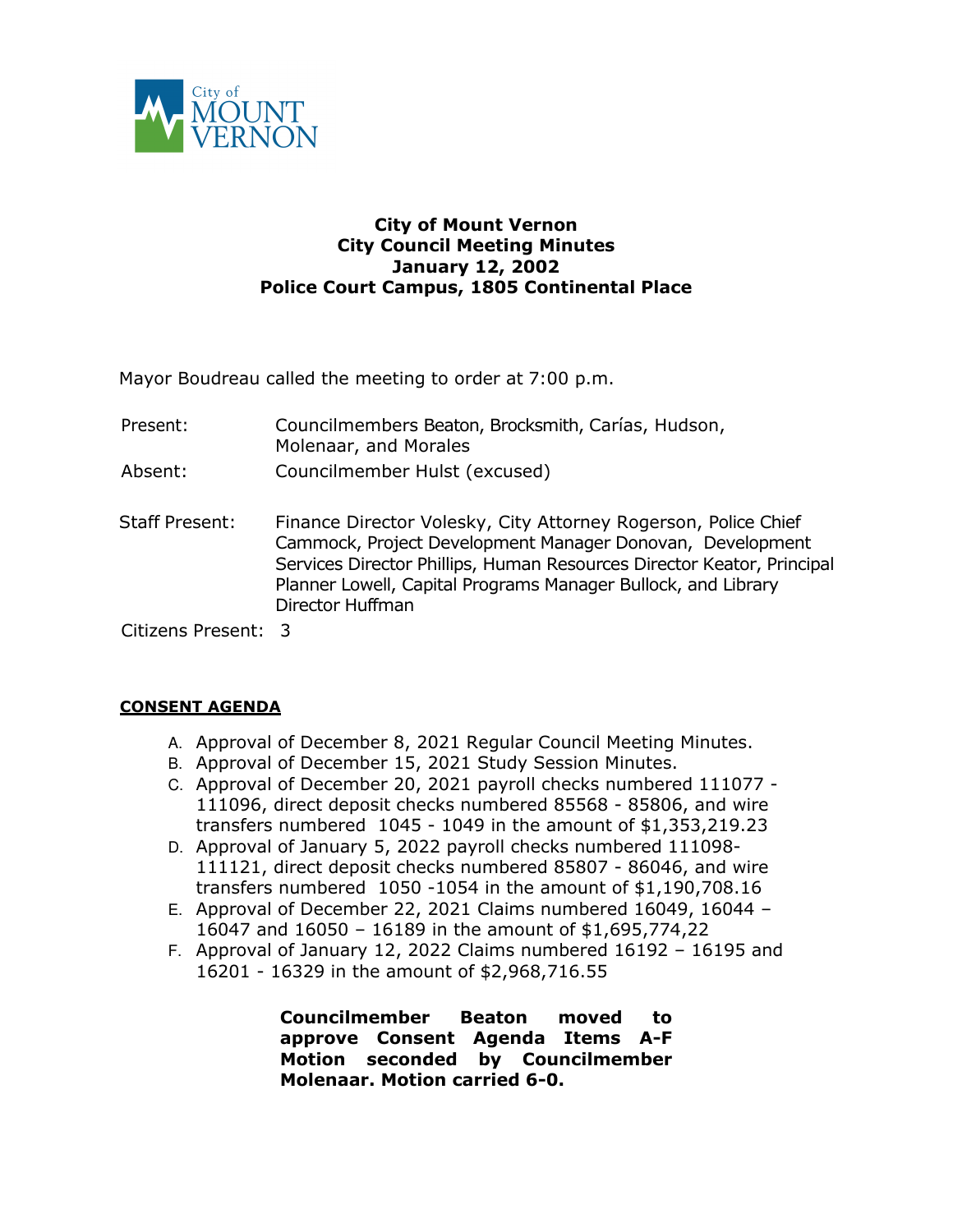# **REPORTS**

- A. Committees
	- 1. Public Works and Library see committee minutes for details. Library Director Huffman presented an update of programs and activities.
	- 2. Development Services see committee minutes for details.
	- 3. Public Safety moved to January 26, 2022.
- B. Public Comments Email

Public Comments sent via email to council@mountvernonwa.gov were read aloud by Mr. Donovan.

- none.
- C. Public Comments
	- none.
- D. Councilmember Comments
	- Councilmember Brocksmith announced that the Skagit Housing Consortium will meet at 1:00 p.m. on January 18, 2022.
	- Councilmember Brocksmith announced that the 2022 Illuminight will take place from 5:30 p.m. to 8:00 p.m. on the Riverwalk Plaza.
	- Councilmember Hudson thanked Public Works staff for their work street cleaning, trash collection, etc. during the recent snow event.
	- Councilmember Morales wished all citizens health and prosperity for the new year.
- E. Mayor's Report
	- Mayor Boudreau acknowledged newly elected Councilmembers.
- F. Committee Agenda Requests
	- none.

## **NEW BUSINESS**

A. Discussion of Resolution – Fully Contained Communities: Ms. Lowell presented for consideration, a draft resolution opposing Fully Contained Communities (FCC). Definitions of FCC's and the process through which they are built were explained. The City has received 49 letters from residents who have spoken in opposition of FCC's. Ms. Lowell clarified that FCC's in general are authorized by State law, however, to date they have not been approved in Skagit County.

Mr. Donovan provided a summary of the 49 written comments the City has received; all are opposed to FCC's. Under the direction of Council, Mr. Donovan then read the names of those who submitted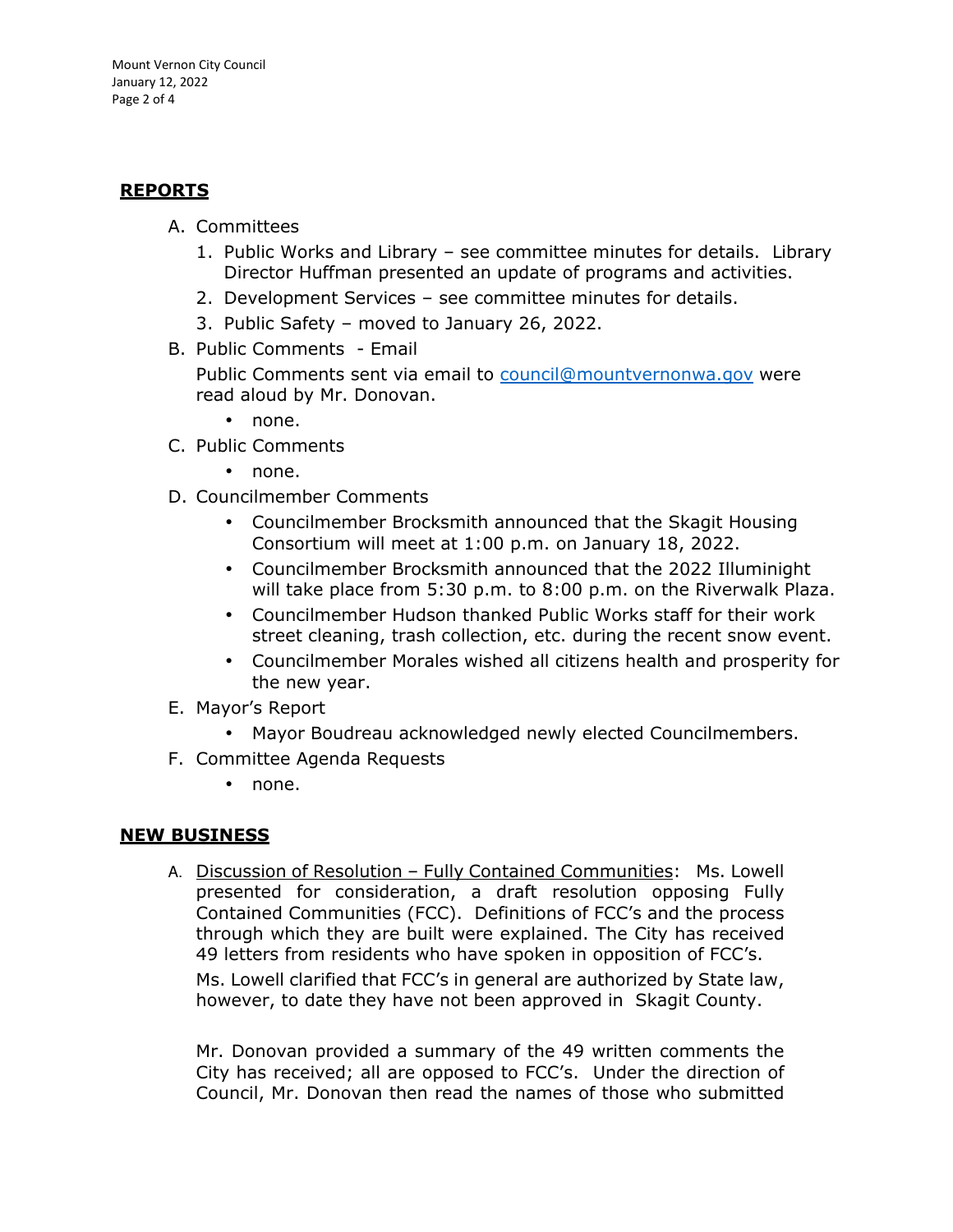#### comments.

Mayor Boudreau spoke about the framework agreement that was put into place in 2002 by the Growth Management Steering Committee in regard to the County-wide planning policies. It is appropriate for Council to make a statement on their position concerning FCC's.

Councilmembers Hudson, Brocksmith, Carías, Beaton and Morales expressed support of the resolution.

> **Councilmember Hudson moved to approve Resolution 1006 opposing Fully Contained Communities. Motion seconded by Councilmember Carías. Motion carried 6-0.**

B. Approval of IAFF Firefighter Collective Bargaining Agreement: Ms. Keator requested approval of the 2021-2023 Collective Bargaining Agreement with IAFF Local 1983 Firefighters. Highlights of the agreement include Cost of Living Adjustments, medical premiums, comp-time, deferred compensation, and education.

> **Councilmember Beaton moved to authorize the Mayor to enter into the 2021-2023 Collective Bargaining Agreement with IAFF Local 1983 Firefighters. Motion seconded by Councilmember Hudson. Motion carried 6-0.**

C. Approval of Agreement with Applied Research Associates, Inc.: Mr. Bullock requested approval of an amendment to Agreement 4060, adding the evaluation of city-wide curb ramps.

> **Councilmember Molenaar moved to authorize the Mayor to enter into an Amendment No. 1 to contract 4060 with Allied Research Associates, Inc. to add the evaluation of city-wide curb ramps. Motion seconded by Councilmember Hudson. Motion carried 6-0.**

The meeting was adjourned at 7:52 p.m.